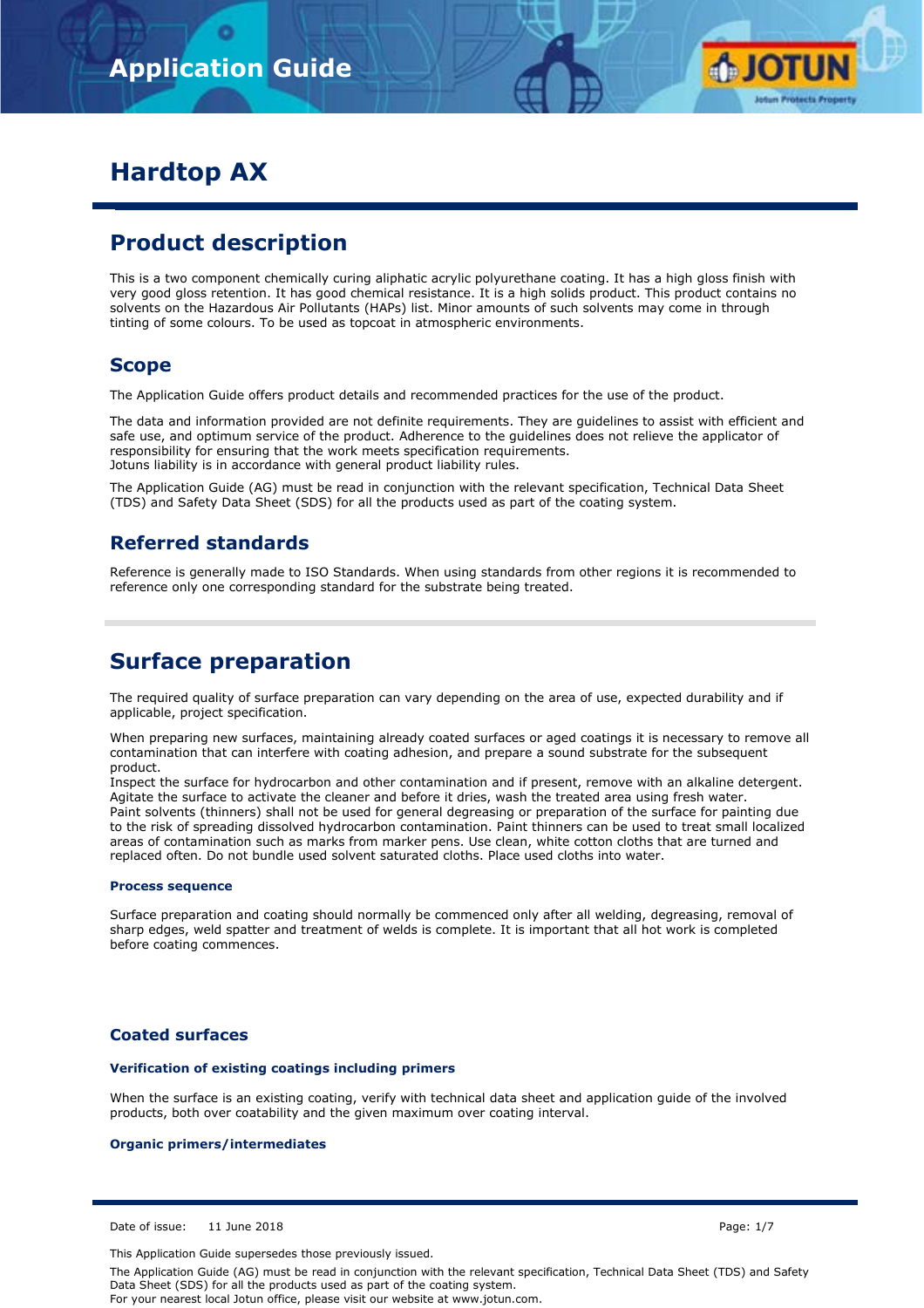

The surface of previous coats shall be free from contamination by water, hydrocarbon based products, wax, mud, mortar droppings and loose, chalked and flaking coating.

Inspect the surface for hydrocarbon and other contamination and if present, remove with an alkaline emulsifying detergent. Agitate the surface to activate the cleaner and before it dries, wash the treated area by low-pressure waterjetting method to Wa 1 (ISO 8501-4) using fresh water. Surfaces not contaminated with hydrocarbon deposits shall be washed to Wa 1 (ISO 8501-4) using fresh water to reduce surface chlorides. When applied on coatings past maximum over coating interval light abrading may be required to achieve proper intercoat adhesion.

# **Application**

### **Acceptable environmental conditions - before and during application**

Before application, test the atmospheric conditions in the vicinity of the substrate for the dew formation according to ISO 8502-4.

| Air temperature        | $0 - 50$ °C |  |
|------------------------|-------------|--|
| Substrate temperature  | 0-60 °C     |  |
| Relative Humidity (RH) | $10 - 85$ % |  |

The following restrictions must be observed:

- Only apply the coating when the substrate temperature is at least 3 °C (5 °F) above the dew point
- Do not apply the coating if the substrate is wet or likely to become wet
- Do not apply the coating if the weather is clearly deteriorating or unfavourable for application or curing
- Do not apply the coating in high wind conditions

## **Product mixing**

## **Product mixing ratio (by volume)**

| Hardtop AX Comp A | 4 part(s) |
|-------------------|-----------|
| Hardtop AX Comp B | 1 part(s) |

#### **Product mixing**

The coating shall be mixed with an air powered mechanical paint mixing tool that is clean and fit for purpose. Mix complete units only.

#### **Induction time and Pot life**

| <b>Paint temperature</b> | 23 °C |  |  |
|--------------------------|-------|--|--|
|                          |       |  |  |
| Pot life                 | つん    |  |  |

The temperature of base and curing agent is recommended to be 18 °C or higher when the product is mixed.

### **Thinner/Cleaning solvent**

Thinner: Jotun Thinner No. 26 / Jotun Thinner No. 10

Jotun Thinner No. 10 can be used where aromatic solvents are accepted.

Date of issue: 11 June 2018 Page: 2/7

This Application Guide supersedes those previously issued.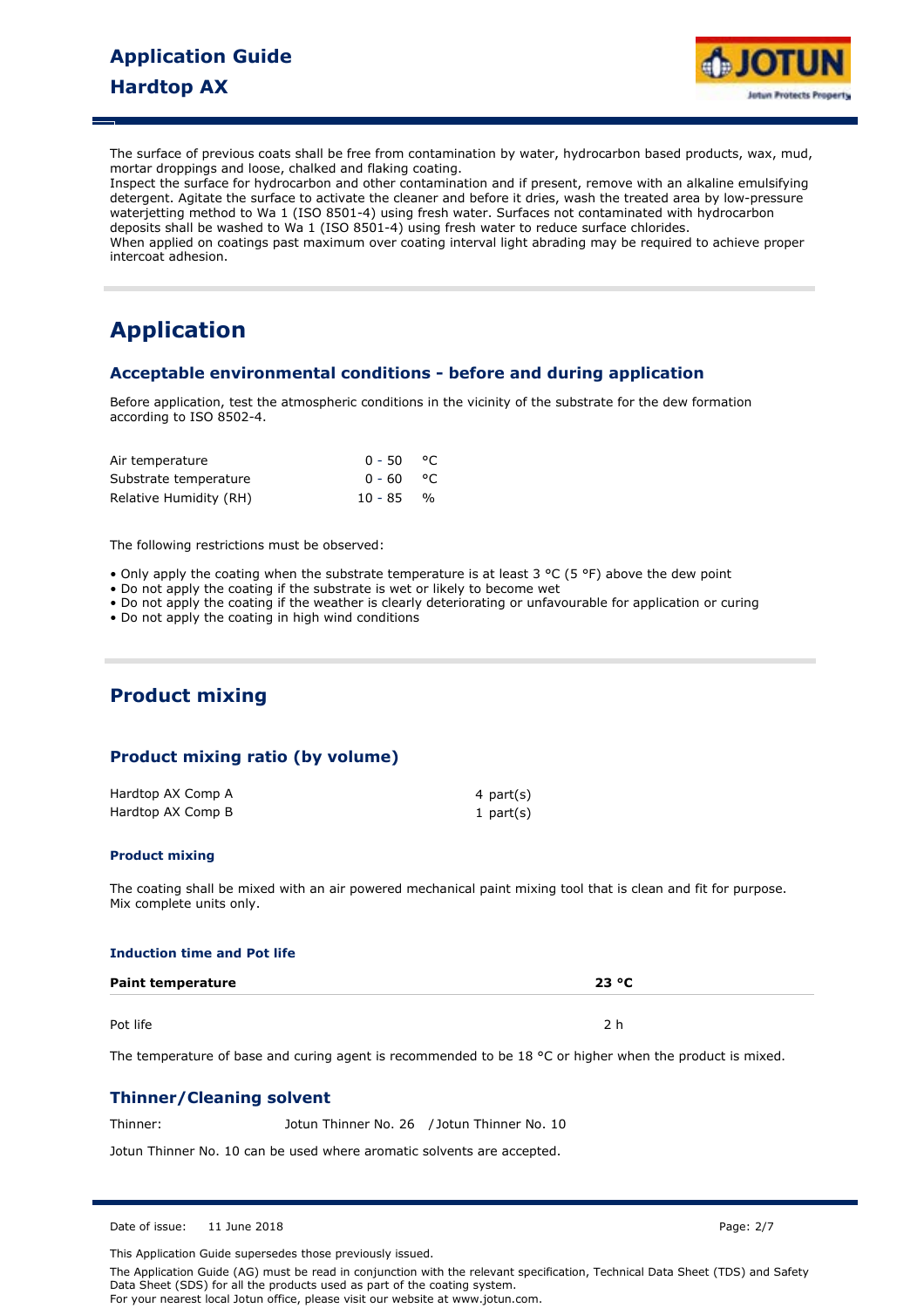

### **Application data**

### **Spray application**

#### **Airless Spray Equipment**

| Pump ratio (minimum) :          | 32:1             |
|---------------------------------|------------------|
| Pressure at nozzle (minimum) :  | 150 bar/2100 psi |
| Nozzle tip (inch/1000) :        | 13-19            |
| Nozzle output (litres/minute) : | $0.7 - 1.5$      |
| Filters (mesh) :                | 70-100           |

Several factors influence, and need to be observed to maintain the recommended pressure at the nozzle. Among factors causing pressure drop are:

- extended hoses or hose bundles

- extended hose whip-end line

- small internal diameter hoses

- high paint viscosity

- large spray nozzle size

- inadequate air capacity from compressor
- incorrect or clogged filters

#### **Air Spray Equipment**

| Pressure pot:                  | Pressure 1.6 bar                                       |
|--------------------------------|--------------------------------------------------------|
| Pressure at nozzle (minimum) : | Gravity gun: 3.2 bar / Pressure pot: 3.2 bar           |
| Nozzle tip:                    | Gravity gun: 1.6-1.8 (mm) / Pressure pot: 1.4-1.6 (mm) |

Thinning: Min. 10 % (pressure pot) / max. 15 % (gravity gun) Viscosity after thinning (DIN Cup No. 4):  $24 \pm 2$  sec (pressure pot) /  $20 \pm 2$  sec (gravity gun)

Application to be made in one wet coat to achieve the specified DFT.

## **Film thickness per coat**

#### **Typical recommended specification range**

| Dry film thickness         |  | $50 - 100$ um                |  |
|----------------------------|--|------------------------------|--|
| Wet film thickness         |  | $80 - 160$ um                |  |
| Theoretical spreading rate |  | $13 - 6.3$ m <sup>2</sup> /l |  |

Bright colours may need film thickness in the high end of the recommended specification range to achieve opacity.

Can be applied up to 25 % higher than maximum specified film thickness without loss of technical properties.

Date of issue: 11 June 2018 Page: 3/7

This Application Guide supersedes those previously issued.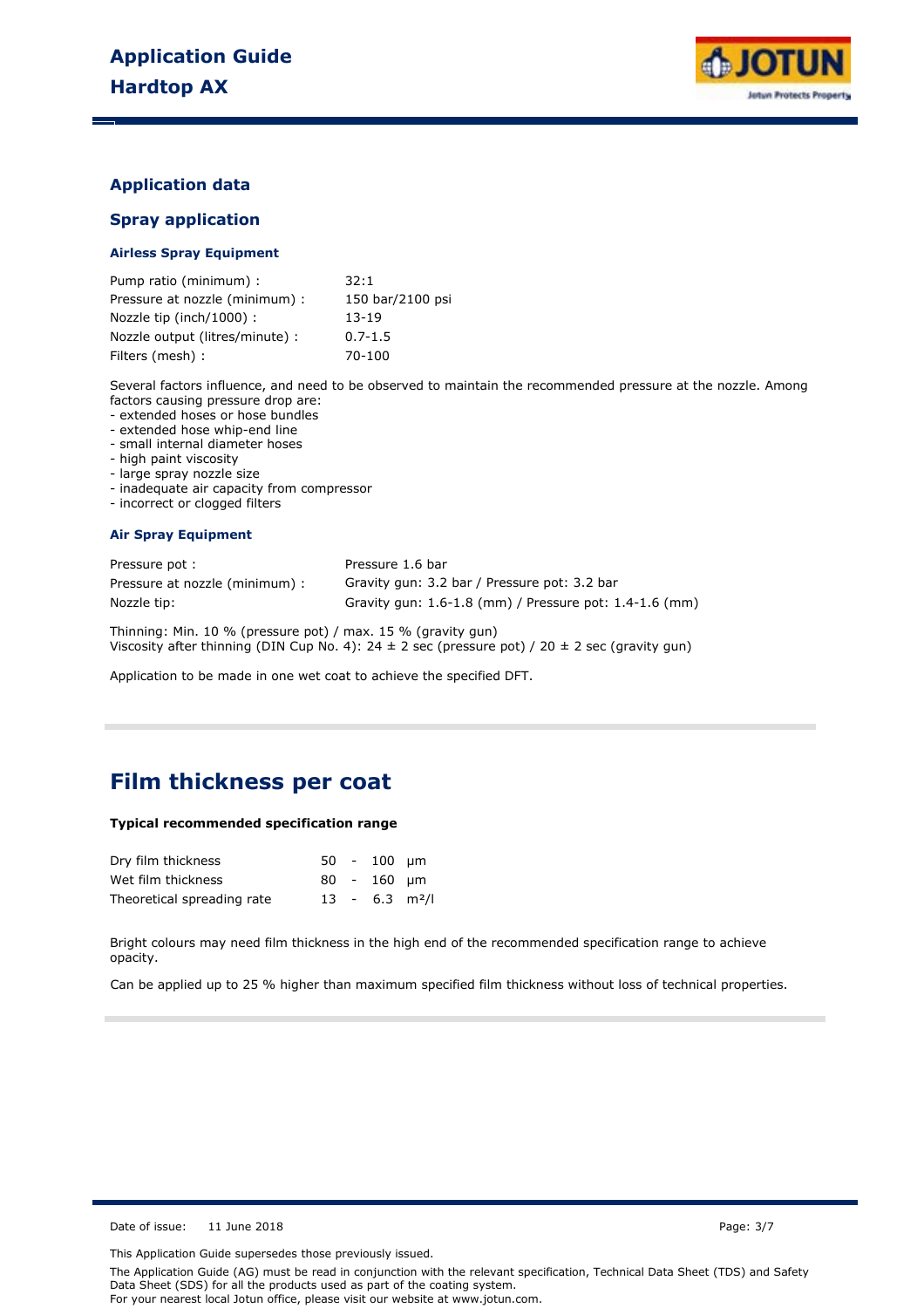

#### **Film thickness measurement**

#### **Wet film thickness (WFT) measurement and calculation**

To ensure correct film thickness, it is recommended to measure the wet film thickness continuously during application using a painter's wet film comb (ISO 2808 Method 1A). The measurements should be done as soon as possible after application.

Fast drying paints may give incorrect (too low) readings resulting in excessive dry film thickness. For multi layer physically drying (resoluble) coating systems the wet film thickness comb may give too high readings resulting in too low dry film thickness of the intermediate and top coats.

Use a wet-to-dry film calculation table (available on the Jotun Web site) to calculate the required wet film thickness per coat.

#### **Dry film thickness (DFT) measurement**

When the coating has cured to hard dry state the dry film thickness can be checked to SSPC PA 2 or equivalent standard using statistical sampling to verify the actual dry film thickness. Measurement and control of the WFT and DFT on welds is done by measuring adjacent to and no further than 15 cm from the weld.

#### **Ventilation**

Sufficient ventilation is very important to ensure proper drying/curing of the film.

#### **Coating loss**

The consumption of paint should be controlled carefully, with thorough planning and a practical approach to reducing loss. Application of liquid coatings will result in some material loss. Understanding the ways that coating can be lost during the application process, and making appropriate changes, can help reducing material loss.

Some of the factors that can influence the loss of coating material are:

- type of spray gun/unit used
- air pressure used for airless pump or for atomization
- orifice size of the spray tip or nozzle
- fan width of the spray tip or nozzle
- the amount of thinner added
- the distance between spray gun and substrate
- the profile or surface roughness of the substrate. Higher profiles will lead to a higher "dead volume"
- the shape of the substrate target
- environmental conditions such as wind and air temperature

## **Drying and Curing time**

| Substrate temperature     |      |      | $0^{\circ}$ C 5 °C 10 °C 23 °C 40 °C |      |     |  |
|---------------------------|------|------|--------------------------------------|------|-----|--|
|                           |      |      |                                      |      |     |  |
| Surface (touch) dry       | 4 h  |      | 3h 2h 1h                             |      | 1 h |  |
| Walk-on-dry               | 40 h | 24 h | 16 h                                 | 8 h  | 4 h |  |
| Dry to over coat, minimum | 24 h | 18 h | 10 h                                 | 5 h  | 3 h |  |
| Dried/cured for service   | 20 d | 14 d | 10 d                                 | .5 d | 3 d |  |

Drying and curing times are determined under controlled temperatures and relative humidity below 85 %, and at average of the DFT range for the product.

Surface (touch) dry: The state of drying when slight pressure with a finger does not leave an imprint or reveal tackiness.

Walk-on-dry: Minimum time before the coating can tolerate normal foot traffic without permanent marks, imprints or other physical damage.

Dry to over coat, minimum: The recommended shortest time before the next coat can be applied.

This Application Guide supersedes those previously issued.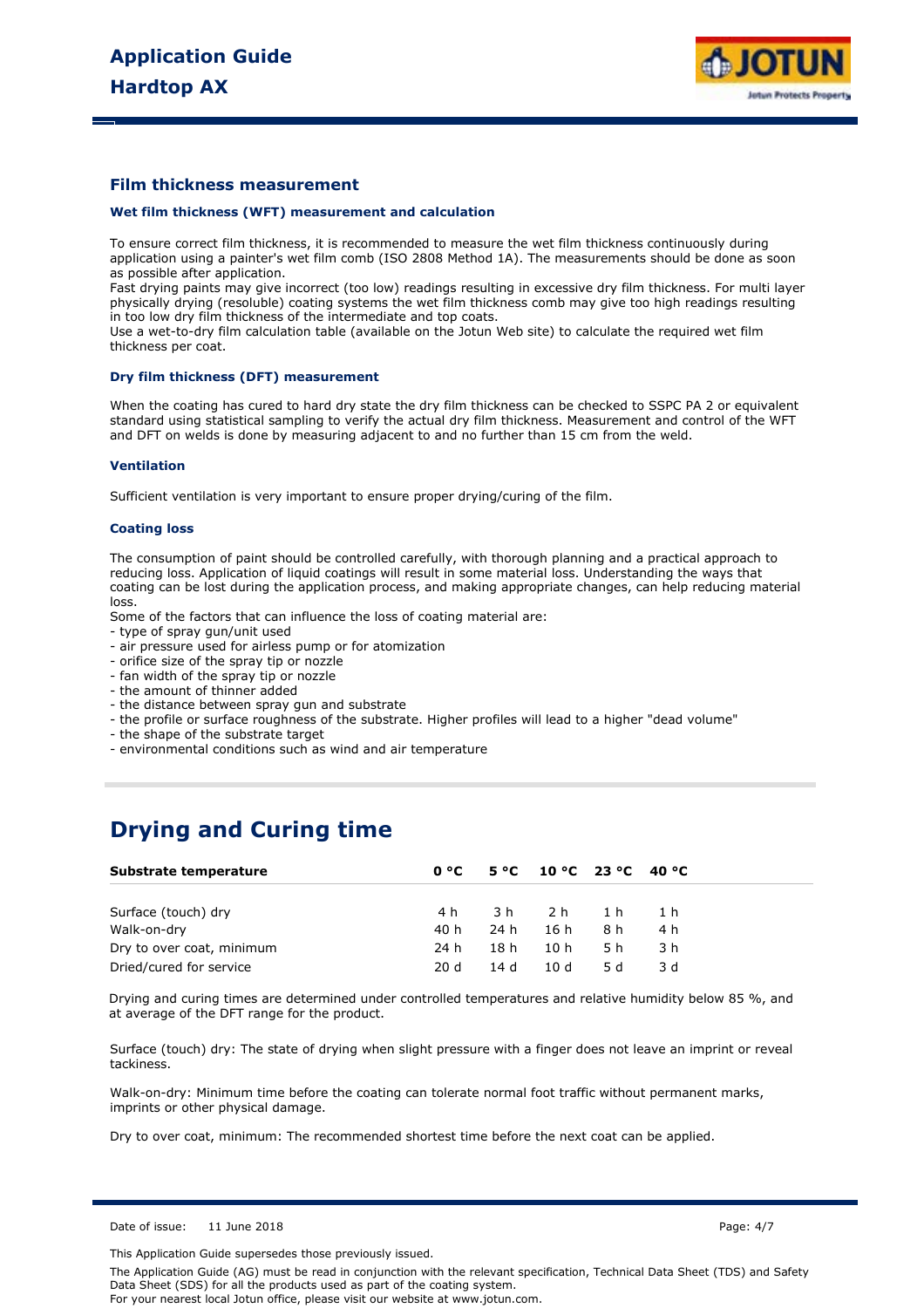

Dried/cured for service: Minimum time before the coating can be permanently exposed to the intended environment/medium.

## **Maximum over coating intervals**

Maximum time before thorough surface preparation is required. The surface must be clean and dry and suitable for over coating. Inspect the surface for chalking and other contamination and if present, remove with an alkaline detergent. Agitate the surface to activate the cleaner and before it dries, wash the treated area by lowpressure water jetting to Wa 1 (ISO 8501-4) using fresh water.

If maximum over coating interval is exceeded the surface should in addition be carefully roughened to ensure good inter coat adhesion.

### **Areas for atmospheric exposure**

| Average temperature during |  | $0^{\circ}$ C 5 °C 10 °C 23 °C 40 °C |  |
|----------------------------|--|--------------------------------------|--|
| drying/curing              |  |                                      |  |

Itself extended extended extended extended extended

## **Other conditions that can affect drying / curing / over coating**

### **Adding anti-skid to the coating system**

Anti skid aggregate should only be added in the final coat, and should not be used in single coat systems. Spread the aggregate evenly on the surface before half of time to Surface dry. Use Jotun Anti-skid, fine particle size (180 - 250 µm), for coatings applied in 50 to 150 µm DFT. The recommended usage is 1.5 - 2.0 kg per 10 litres of paint.

#### **Water contamination**

If the wet coating is exposed to relative humidity above 85% or to moisture before the coating is at least Walkon-dry, then blushing may occur. Blushing will cause fading of bright colours, and will affect the gloss. Provided the coating is fully dried/cured the protective properties will not be affected. All affected areas should be lightly sanded, cleaned and recoated.

#### **Repair of coating system**

#### **Damages to the coating layers:**

Prepare the area through sandpapering or grinding, followed by thorough cleaning/vacuuming. When the surface is clean and dry the coating may be over coated by itself or by another product, ref. original specification.

Always observe the maximum over coating intervals. If the maximum over coating interval is exceeded the surface should be carefully roughened in order to ensure good intercoat adhesion.

#### **Damages exposing bare substrate:**

Remove all rust, loose paint, grease or other contaminants by spot blasting, mechanical grinding, water and/or solvent washing. Feather edges and roughen the overlap zone of surrounding intact coating. Apply the coating system specified for repair.

#### **Coating film continuity**

When required by the specification, the coating shall be tested for film discontinuity according to ASTM D 5162, test method A or B as appropriate for the actual dry film thickness. All recorded defects shall be repaired by best practical means.

Date of issue: 11 June 2018 Page: 5/7

This Application Guide supersedes those previously issued.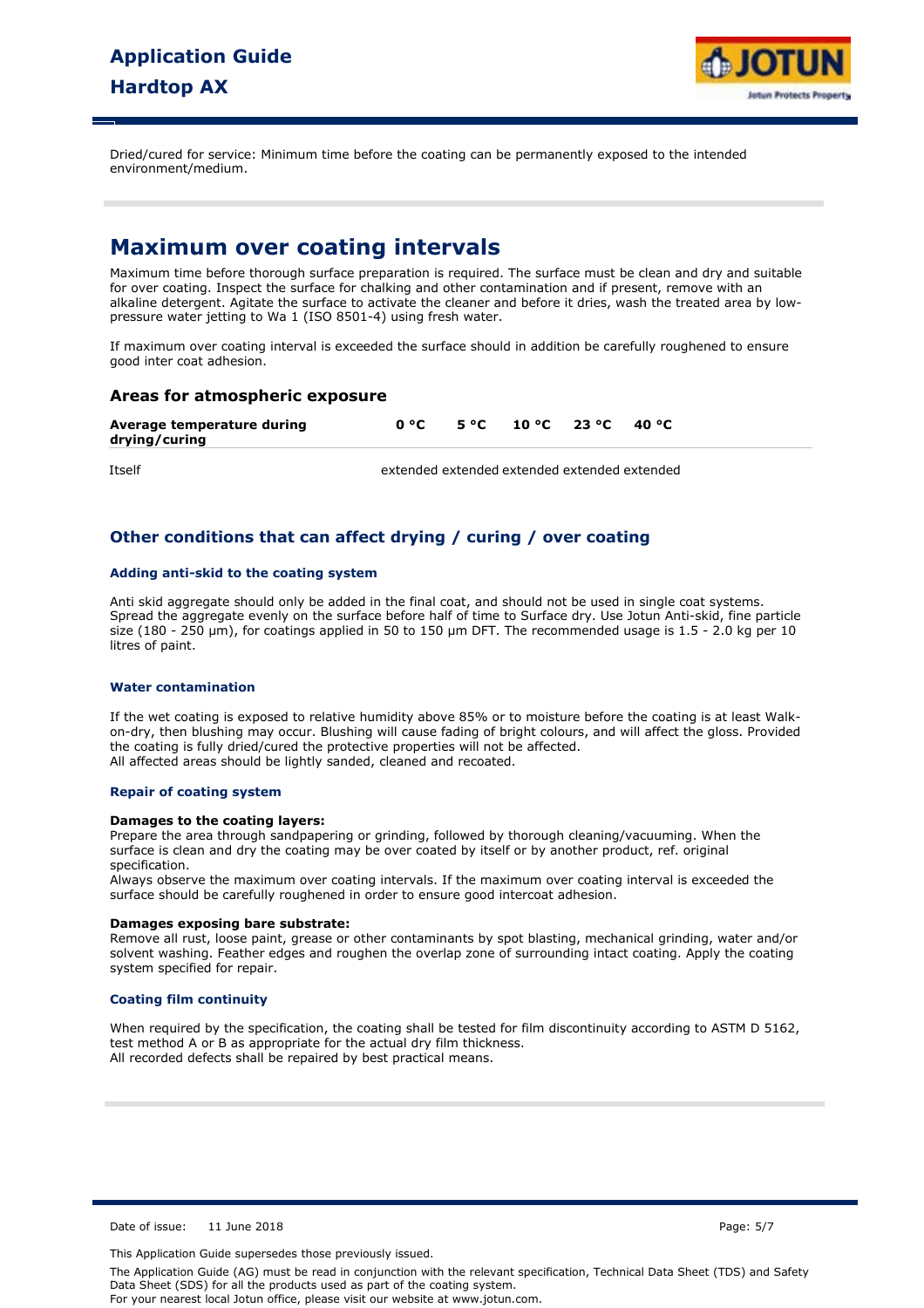

## **Quality assurance**

The following information is the minimum required. The specification may have additional requirements.

- Confirm that all welding and other metal work has been completed before commencing pre-treatment and surface preparation

- Confirm that installed ventilation is balanced and has the capacity to deliver and maintain the RAQ

- Confirm that the required surface preparation standard has been achieved and is held prior to coating application

- Confirm that the climatic conditions are within recommendations in the AG, and are held during the application

- Confirm that the required number of stripe coats have been applied
- Confirm that each coat meets the DFT requirements in the specification
- Confirm that the coating has not been adversely affected by rain or other factors during curing

- Observe that adequate coverage has been achieved on corners, crevices, edges and surfaces where the spray gun cannot be positioned so that its spray impinges on the surface at 90° angle

- Observe that the coating is free from defects, discontinuities, insects, abrasive media and other contamination

- Observe that the coating is free from misses, sags, runs, wrinkles, fat edges, mud cracking, blistering, obvious pinholes, excessive dry spray, heavy brush marks and excessive film build

.<br>- Observe that the uniformity and colour are satisfactory

All noted defects shall be fully repaired to conform to the coating specification.

#### **Caution**

This product is for professional use only. The applicators and operators shall be trained, experienced and have the capability and equipment to mix/stir and apply the coatings correctly and according to Jotun's technical documentation. Applicators and operators shall use appropriate personal protection equipment when using this product. This guideline is given based on the current knowledge of the product. Any suggested deviation to suit the site conditions shall be forwarded to the responsible Jotun representative for approval before commencing the work.

For further advice please contact your local Jotun office.

#### **Health and safety**

Please observe the precautionary notices displayed on the container. Use under well ventilated conditions. Do not inhale spray mist. Avoid skin contact. Spillage on the skin should immediately be removed with suitable cleanser, soap and water. Eyes should be well flushed with water and medical attention sought immediately.

### **Accuracy of information**

Always refer to and use the current (last issued) version of the TDS, SDS and if available, the AG for this product. Always refer to and use the current (last issued) version of all International and Local Authority Standards referred to in the TDS, AG & SDS for this product.

#### **Colour variation**

Some coatings used as the final coat may fade and chalk in time when exposed to sunlight and weathering effects. Coatings designed for high temperature service can undergo colour changes without affecting performance. Some slight colour variation can occur from batch to batch. When long term colour and gloss retention is required, please seek advice from your local Jotun office for assistance in selection of the most suitable top coat for the exposure conditions and durability requirements.

#### **Reference to related documents**

The Application Guide (AG) must be read in conjunction with the relevant specification, Technical Data Sheet (TDS) and Safety Data Sheet (SDS) for all the products used as part of the coating system.

When applicable, refer to the separate application procedure for Jotun products that are approved to classification societies such as PSPC, IMO etc.

## **Symbols and abbreviations**

min = minutes TDS = Technical Data Sheet  $h =$  hours  $AG =$  Application Guide

Date of issue: 11 June 2018 Page: 6/7

This Application Guide supersedes those previously issued.